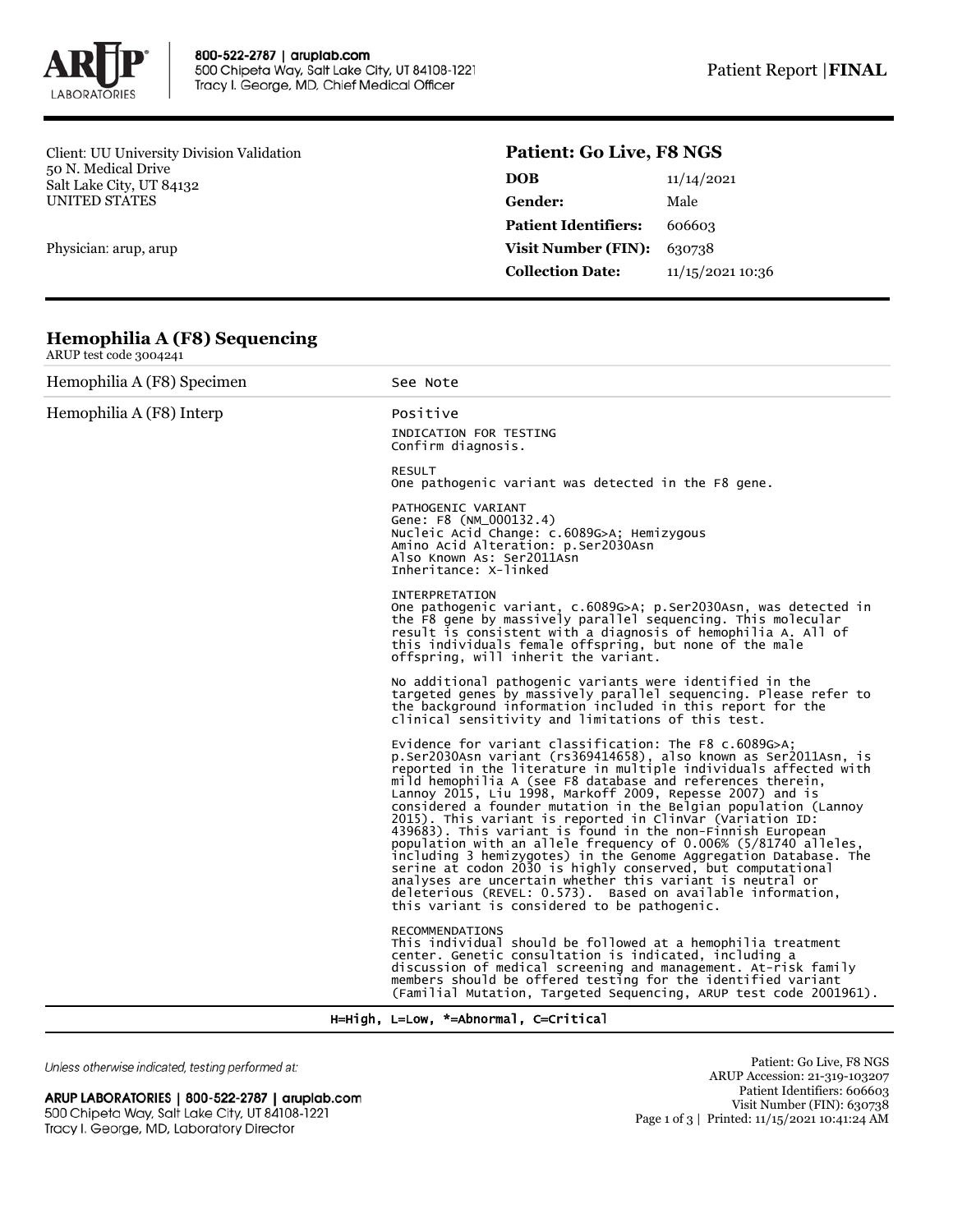

**COMMENTS** 

Unless otherwise specified, confirmation by Sanger sequencing was not performed for variants with acceptable quality metrics. Likely benign and benign variants are not included in this report.

REFERENCES European Association of Haemophilia and Allied Disorders (EAHAD)-Factor VIII Variant Database: http://f8-db.eahad.org/newstructure.php

Lannoy N et al. Overrepresentation of missense mutations in mild hemophilia A patients from Belgium: founder effect or independent occurrence? Thromb Res. 2015 135:1057-1063.

Liu M et al. A domain mutations in 65 haemophilia A families and molecular modelling of dysfunctional factor VIII proteins. Br J Haematol. 1998 103:1051-1060.

Markoff A et al. Combined homology modelling and evolutionary significance evaluation of missense mutations in blood clotting factor VIII to highlight aspects of structure and function. Haemophilia. 2009<sup>-</sup> 15:932-941.

Repesse Y et al. Factor VIII (FVIII) gene mutations in 120 patients with hemophilia A: detection of 26 novel mutations and correlation with FVIII inhibitor development. J Thromb Haemost. 2007 5:1469-1476.

This result has been reviewed and approved by

BACKGROUND INFORMATION: Hemophilia A (F8) Sequencing

CHARACTERISTICS: Hemophilia A is characterized by deficiency of factor VIII clotting activity. Less than 1 percent factor VIII activity results in severe deficiency associated with spontaneous joint or deep muscle bleeding. Moderate deficiency (1-5 percent activity) and mild deficiency (6-40 percent activity) are associated with prolonged bleeding after tooth extractions, surgery, or injuries, and recurrent or delayed wound healing. Female carriers of hemophilia A may have increased bleeding tendencies.<br>EPIDEMIOLOGY: 1 in 5,000 live male births worldwide<br>CAUSE: Pathogenic F8 germline variants<br>INHERITANCE: X-linked recessive. In the estimated 30 percent of<br>cases that appear to be de novo, the consistent with mild hemophilia A. CLINICAL SENSITIVITY: Sequencing detects 76-98 percent of variants causing mild or moderate hemophilia A and 43-51 percent of variants causing severe hemophilia A.<br>GENE TESTED: F8 (NM\_000132.4)<br>METHODOLOGY: Capture of all coding exons and exon-intron<br>junctions of the F8 gene, followed by massively parallel sequencing. Sanger sequencing is performed as necessary to fill in regions of low coverage and confirm reported variants. ANALYTICAL SENSITIVITY/SPECIFICITY: The analytical sensitivity of this test is approximately 99 percent for single nucleotide variants (SNVs) and greater than 93 percent for insertions/duplications/deletions from 1-10 base pairs in size. Variants greater than 10 base pairs may be detected, but the analytical sensitivity may be reduced. LIMITATIONS: A negative result does not exclude a diagnosis of or carrier status for hemophilia A. This test only detects variants within the coding regions and intron-exon boundaries of

H=High, L=Low, \*=Abnormal, C=Critical

Unless otherwise indicated, testing performed at:

#### ARUP LABORATORIES | 800-522-2787 | aruplab.com 500 Chipeta Way, Salt Lake City, UT 84108-1221 Tracy I. George, MD, Laboratory Director

Patient: Go Live, F8 NGS ARUP Accession: 21-319-103207 Patient Identifiers: 606603 Visit Number (FIN): 630738 Page 2 of 3 | Printed: 11/15/2021 10:41:24 AM